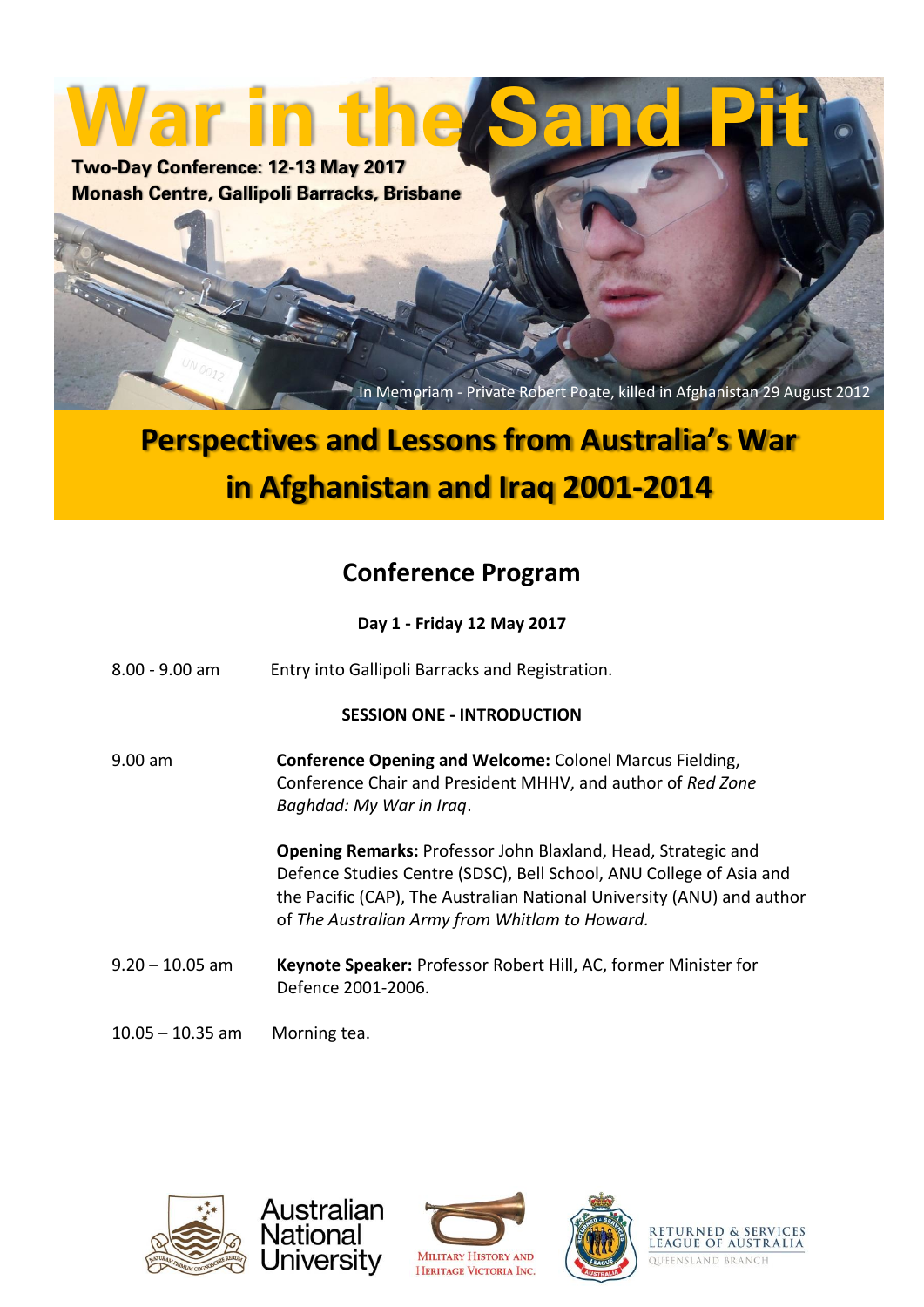#### **SESSION TWO - POLICY AND STRATEGY**

- Session Chair: Karen Middleton, journalist and author of *An Unwinnable War: Australia in Afghanistan*.
- 10.35 11.15 am **Australian National Policy:** Ric Smith, AO, PSM, former Secretary of the Department of Defence 2002-2006.
- 11.15 11.55 am **Australian Military Strategy:** Admiral Chris Barrie, AC, RAN (Retd), former Chief of the Defence Force 1998-2002.
- 12.00 12.40 pm Buffet lunch.

### **SESSION THREE - AFGHANISTAN**

- Session Chair: Corporal Ben Roberts-Smith, VC, MG, former member Special Air Service Regiment (Retd).
- 12.45 1.20 pm **Intervention:** Brigadier Dan McDaniel, DSC, AM, DSM, former member Special Air Service Regiment.
- 1.25 2.00 pm **Oruzgan Province:** Brigadier Mick Ryan, AM, former Commanding Officer Reconstruction Task Force 1 in 2006 and 2007.
- 2.05 2.40 pm **Control and Reporting Centre at Kandahar:** Air Commodore Chris Westwood, former Officer Commanding No. 41 Wing.
- $2.40 3.00$  pm Afternoon tea.

### **SESSION FOUR - IRAQ**

- Session Chair: Major General John Cantwell, AO, DSC (Retd), former Deputy Chief of Operations Multi-National Forces-Iraq and Commander Joint Task Force 633, and author of *Exit Wounds: One Australian's War on Terror*.
- 3.05 3.40 pm **Stability Operations:** Brigadier Anthony Rawlins, DSC, former Commanding Officer, Overwatch Battle Group West - 2 December 2006 - June 2007.
- 3.45 4.20 pm **Maritime Operations:** Vice Admiral Peter Jones, AO, DSC (Retd), former Maritime Interception Operations Screen Commander in 2003.
- 4.25 5.00 pm **Embeds:** Major General Jim Molan, AO, DSC, former Chief of Operations, Multi-National Forces-Iraq in 2004.
- 5.00 pm Close of Day Conference Chair.

Australian

National Jniversity







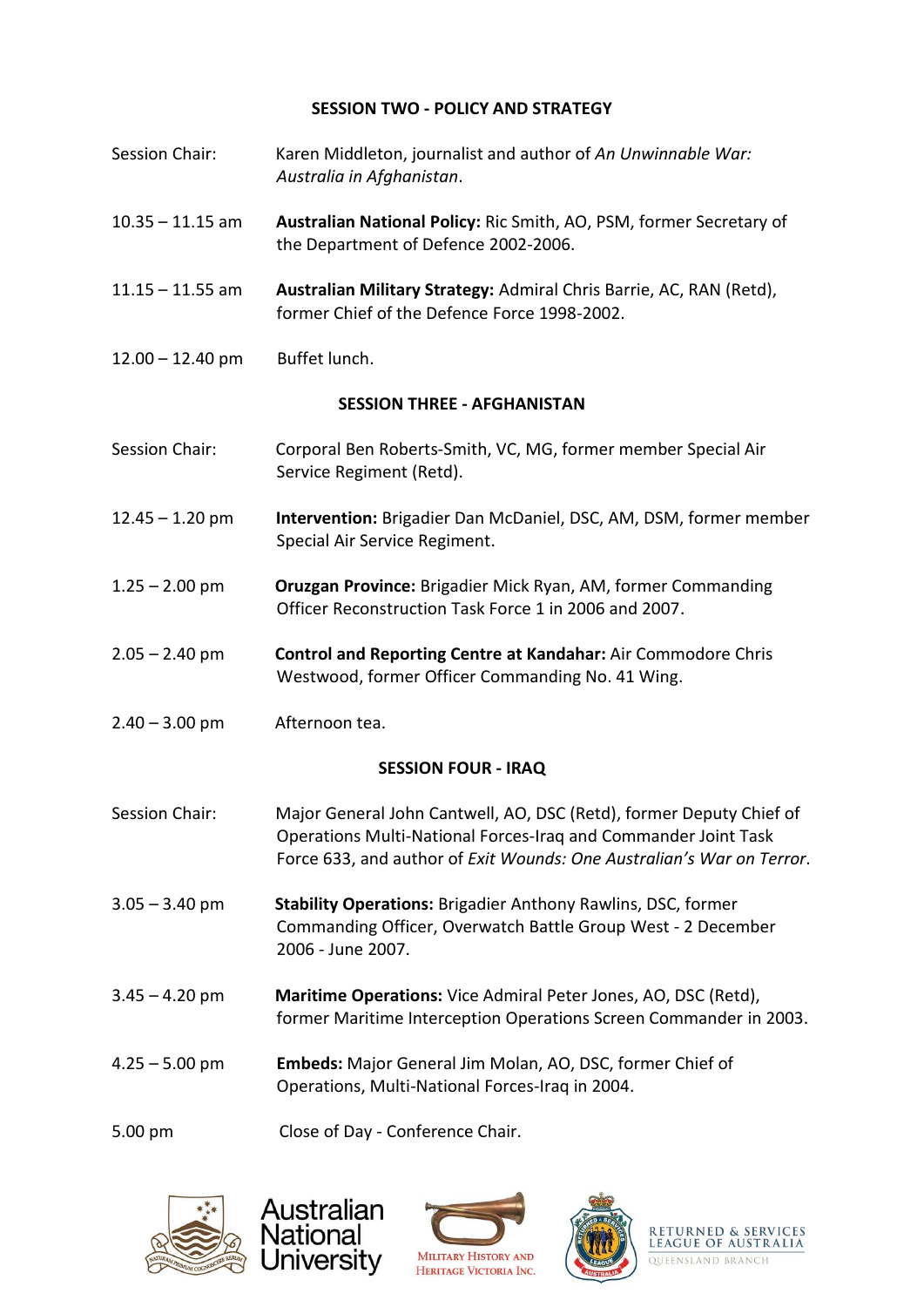**War in the Sand Pit Two-Day Conference: 12-13 May 2017 Monash Centre, Gallipoli Barracks, Brisbane**

In Memoriam - Private Robert Poate, killed in Afghanistan 29 August 2012

# **Conference Program in Afghanistan and Iraq 2001-2014 Perspectives and Lessons from Australia's War**

### **Day 2 - Saturday 13 May 2017**

9.00 - 10.00 am Entry into Gallipoli Barracks and morning tea.

### **SESSION FIVE – JOINT FORCES AND ENABLERS**

- Session Chair: James Brown, Adjunct Associate Professor and Research Director at the United States Study Centre at the University of Sydney and Iraq and Afghanistan veteran.
- 10.00 10.40 am **Command and Control:** Major General Michael Crane, DSC and Bar, AM (Retd), former Commander Joint Task Force 633 in 2008 and 2012/13.
- 10.45 11.30 am **Intelligence Support:** Colonel Mick Lehmann, CSC (Retd), former intelligence officer in Afghanistan 2007-2015.
- 11.35 12.20 pm Buffet brunch.

Australian

National Jniversitv